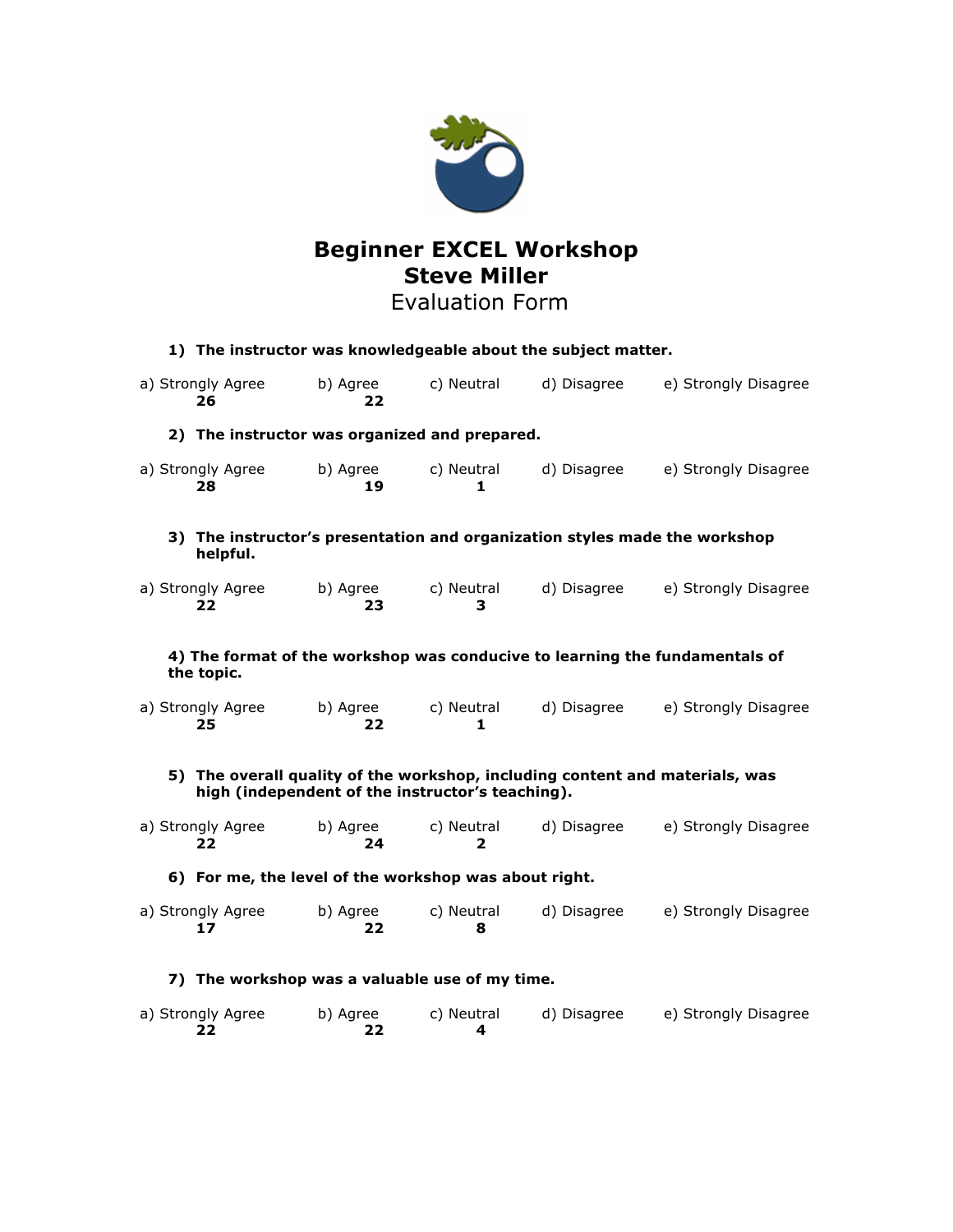### **8) Which aspects of the workshop were the most valuable?**

- Applying what we learned immediately after learning it.
- Having ability to work through pre-prepared spreadsheets; graphing, formulas.
- Going through examples.
- Learning the formulas.
- Having problems and different skills to practice and go through, with Steve's help to go through them afterwards.
- The workbooks where we tried to do things on our own without step by step instructions were the most helpful.
- Steve kept a good pace through the class. The assistants were very helpful. The examples for each topic really helped.
- All of it. I am not familiar with excel.
- Creating your own charts. Hands on working out of data sets.
- Keyboard shortcuts practice examples naming/sorting functions.
- Being able to work at own pace and ask assistants questions while still listening to the main discussion for useful tips.
- Basic excel, excel shortcuts.
- Good
- Re-learning simple stuff
- Examples on projectors. Step by step explanations.
- Graphs and using calculations.
- Formulas within excel.
- Use of formulas and graphs.
- Functions and shortcuts.
- Shortcuts!
- Learning the shortcuts and tips for excel work.
- Refreshing use of program, seeing new tools.
- Tricks, examples. Work along with instructor.
- The shortcuts.
- Review of formulas using formulas for data set as a whole.
- The shortcut keys, time to "play" with the programs, formulas.
- The exercises were helpful in applying the tools that we were shown.
- Calculations and shortcuts and how to make and format graphs.
- Going back through the basics was super helpful. Also learning keyboard shortcuts.
- All the shortcuts and simple layout review (new version of excel). Having helpers walking around.
- There were many practical exercises. I learned many new things.
- The shortcut keys.
- Some functions that I didn't know before. Review.
- Graphing tools, also it was a nice general refresher.
- The formulas section was very useful.
- Problem worksheets where students could try out various tasks while instructors and assistants were available to help.
- Availability of helpers; well designed practice questions.
- Examples and sample material.

### **9) Which aspects were the least valuable?**

- Formatting
- Graphs
- It's a dry subject, and computer room is warm  $=$  sleepy.<br>• Shortcuts that I will forget
- Shortcuts that I will forget.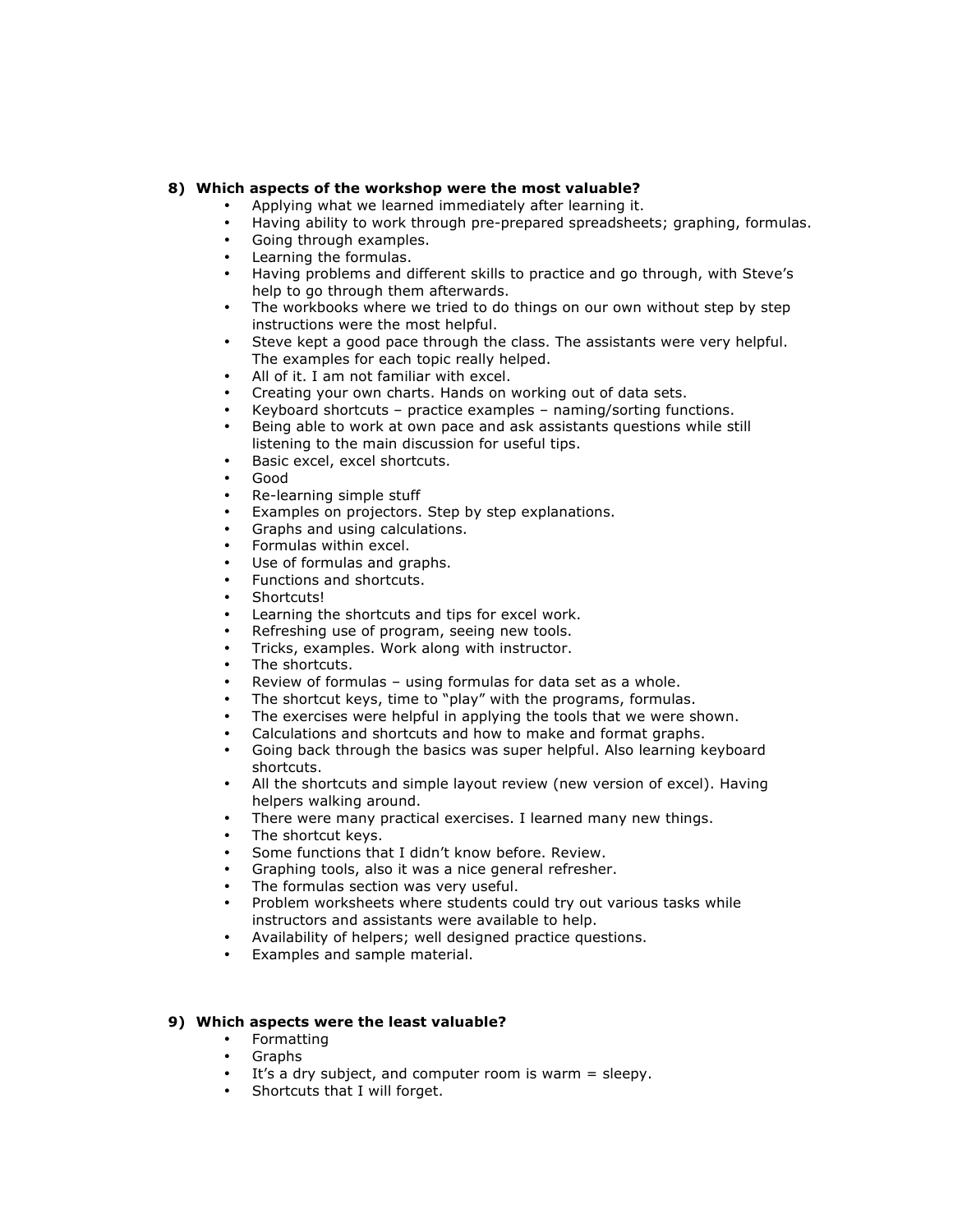- The trouble shooting and the beginning averaging/sum was pretty self explanatory.
- Details were hard to see on overhead projection.
- The very beginning and data entry.
- Formatting
- Formatting, but it's necessary.
- Formatting (bold, italics, etc.)
- Shortcuts that only pertain to Windows version.
- I think all had some value.
- Formatting a table (colors, text, etc.)
- Graphs and charts but may be more useful in the future.
- Some computer glitches and discrepancies between excel 07 and older versions and using excel on a PC vs. a Mac took time to resolve and hindered the flow of the workshop.
- Formatting, because I already knew most formatting.
- The super basic stuff like opening a new sheet or navigating a worksheet wasn't so helpful for me since I was already familiar with excel.
- All very valuable to me.
- Super simple stuff.
- Everything was useful, but the pace was a little slow. I think that actually it was probably good for those who have not used it. We were able to move on which was good.
- Some technical errors with excel.
- Beginning workshop almost needs to be broken into two workshops. Those who are brand new and those who have some prior knowledge.
- Can't think of any.

### **10) What suggestions do you have for improving the workshop?**

- Smaller groups.
- Air conditioning?
- List of where to get more info: help additional tutorials.
- Maybe 1 or 2 more assistants to help students having trouble.
- Is this all the same for MACs?
- Thought it worked well! There is not easier way to get across this kind of info. Thanks!
- I got lost once and it was difficult to catch up with the group.
- Show key parts for inserting axises/data on graph.
- Make it a little shorter.
- Instructor needs to talk louder.
- Include alternative usage for Mac (in reference while directing to a particular function within the program).
- Graphing is always good.
- More basic practice problems before getting into complex problems.
- Give PhD students updated versions of excel so that they can teach us how to use it.
- Make it more interactive.
- Make sure workbook answers are completed on newest version of excel.
- Ideally not start the workshop with new operating system or software upgrades.
- More practice beforehand might resolve some of the technical issues and enable deeper exploration of topics.
- Move a little quicker.
- Some aspects of materials weren't very clear (averages with rainfall). Assignments should be clearer as to what calculation for specific data.
- I thought the workshop was great as is!